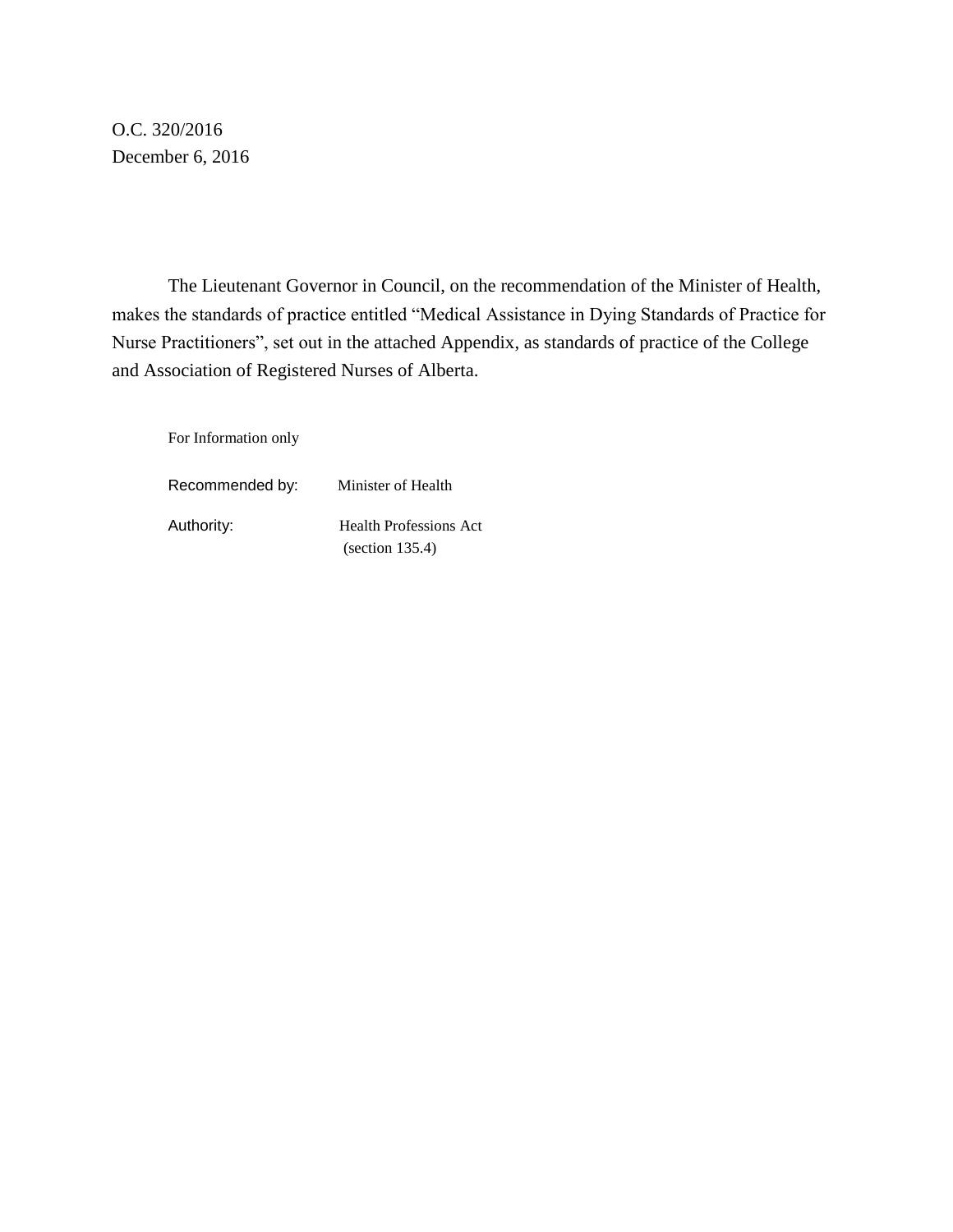### **APPENDIX**

# **Medical Assistance in Dying Standards of Practice for Nurse Practitioners**

# **College and Association of Registered Nurses of Alberta**

#### **Interpretation - medical assistance in dying**

- 1. In these standards,
	- (a) "medical assistance in dying" means

(i) the administering by a nurse practitioner of a substance to a patient, at the patient's request, that causes the patient's death; or

(ii) the prescribing or providing by a nurse practitioner of a substance to a patient, at the patient's request, so that the patient may self-administer the substance and in doing so cause his or her own death;

 (b) "nurse practitioner" means a regulated member who is registered on the nurse practitioner register under the *Registered Nurses Profession Regulation* (AR 232/2005).

### **Compliance with legislation**

2. A nurse practitioner who receives, considers or fulfils a written request for medical assistance in dying must do so in accordance with legislation.

### **Requirement on inquiry from patient**

3. A nurse practitioner who receives an inquiry from a patient with respect to medical assistance in dying must communicate promptly and respectfully with the patient and must ensure that contact information for the Alberta Health Services Medical Assistance in Dying Care Coordination Service is provided to the patient, or to another person identified by the patient, without delay.

### **Requirement on request from patient**

4. A nurse practitioner who receives an oral or written request from a patient for medical assistance in dying and who declines for reasons of conscience or religion to provide or to aid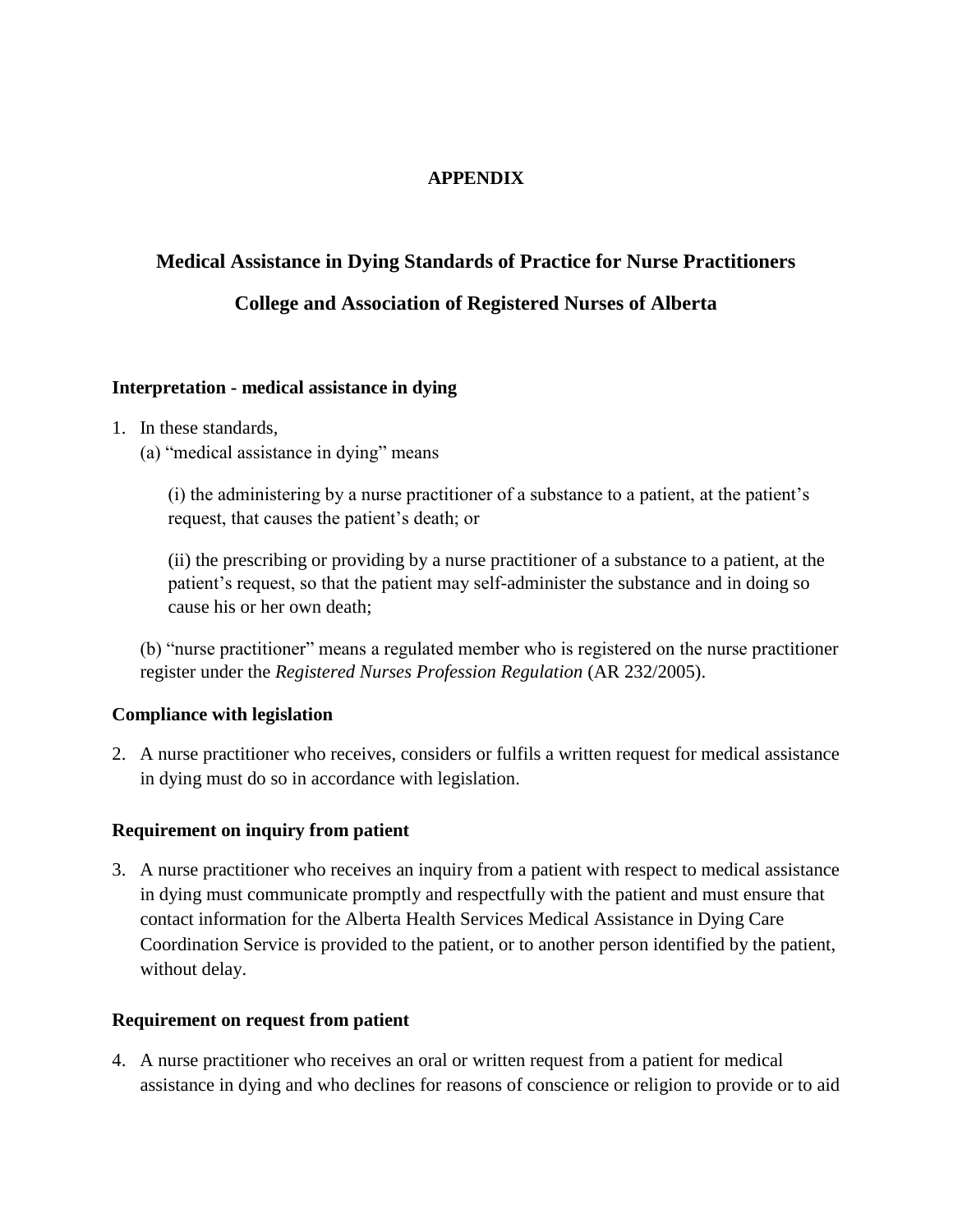in providing medical assistance in dying must ensure that reasonable access to the Alberta Health Services Medical Assistance in Dying Care Coordination Service is provided to the patient without delay.

#### **Informed consent**

- 5. A nurse practitioner who obtains informed consent for the purpose of medical assistance in dying from a patient who has requested the assistance, must ensure that the patient
	- (a) is aware of his or her right to withdraw consent at any time,
	- (b) is free of undue influence, duress or coercion in making the consent decision,
	- (c) is informed of

(i) the diagnosis reached,

(ii) the advised interventions and treatments for his or her condition, the exact nature and anticipated benefits of the advised interventions and treatments and their associated common risks and significant risks,

(iii) the reasonable alternative treatments available for his or her condition, the exact nature and anticipated benefits of the reasonable alternative treatments and their associated common risks and significant risks,

(iv) the exact nature of the medical assistance in dying procedure and its associated common risks and significant risks, and

(v) the natural history of his or her condition and the consequences both of receiving and of not receiving medical assistance in dying,

and

(d) demonstrates a reasonable understanding of the information provided and the reasonably foreseeable consequences both of receiving and of not receiving medical assistance in dying.

### **Requirements for plan, collaboration and notification**

6. A nurse practitioner who provides medical assistance in dying must

(a) discuss and agree on a plan with the patient that considers